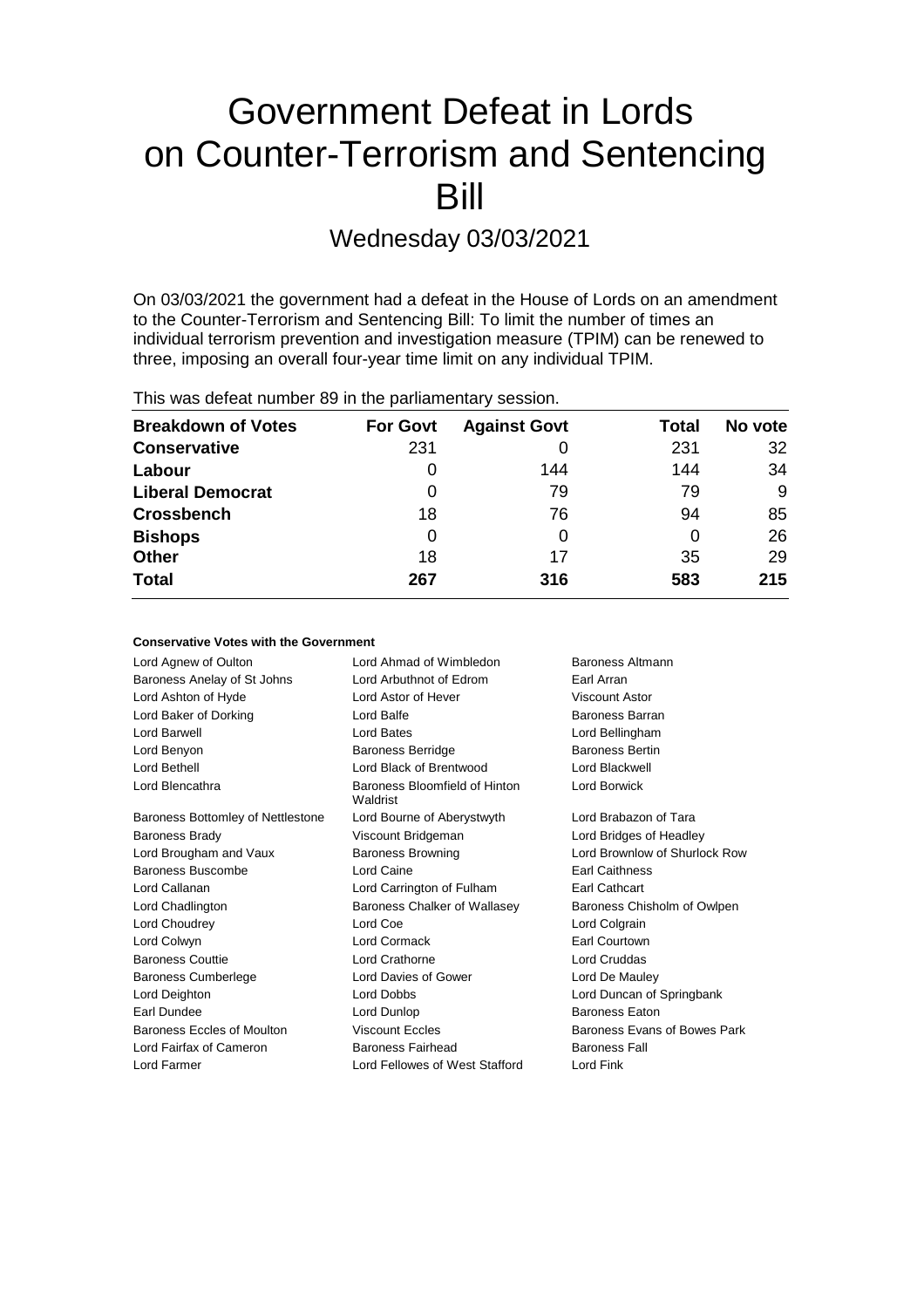Lord Flight **Baroness Fookes** Baroness Fookes Baroness Foster of Oxton Lord Framlingham Baroness Fraser of Craigmaddie Lord Freud Lord Frost Baroness Fullbrook Lord Gardiner of Kimble Baroness Gardner of Parkes Lord Garnier Lord Geddes Lord Glenarthur Lord Godson Lord Gold Baroness Goldie Lord Goodlad Viscount Goschen Lord Greenhalgh Lord Griffiths of Fforestfach Lord Grimstone of Boscobel Viscount Hailsham Lord Hamilton of Epsom Lord Hammond of Runnymede Lord Hannan of Kingsclere Lord Harris of Peckham Lord Haselhurst Lord Hayward **Baroness Helic** Lord Henley **Constant Lord Henley** Lord Herbert of South Downs Lord Hill of Oareford Lord Hodgson of Astley Abbotts Baroness Hodgson of Abinger Lord Holmes of Richmond Baroness Hooper Lord Horam Lord Howard of Rising Lord Howard of Lympne Earl Howe Lord Hunt of Wirral Lord James of Blackheath Baroness Jenkin of Kennington Lord Johnson of Marylebone Lord Jopling Lord Kamall Lord King of Bridgwater Lord Kirkham Lord Kirkhope of Harrogate Lord Lamont of Lerwick Lord Lancaster of Kimbolton Lord Lang of Monkton Lord Lansley Lord Leigh of Hurley Lord Lexden Earl Lindsay Lord Lingfield Earl Liverpool Lord Livingston of Parkhead Lord Lucas Lord Mackay of Clashfern **Lord Mancroft** Baroness Manzoor Lord Marland Lord Marlesford Lord Maude of Horsham Lord McColl of Dulwich Baroness McGregor-Smith Lord McInnes of Kilwinning Lord McLoughlin **Lord Mendoza Baroness Meyer** Baroness Mobarik Duke of Montrose Baroness Morgan of Cotes Baroness Morris of Bolton **Baroness Morrissey Lord Moylan** Lord Moynihan Lord Naseby Lord Nash Baroness Neville-Jones **Baroness Neville-Rolfe** Baroness Newlove Baroness Nicholson of Winterbourne Baroness Noakes Lord Northbrook Lord Norton of Louth Lord O'Shaughnessy Lord Parkinson of Whitley Bay Lord Patten **Lord Patten of Barnes** Baroness Penn Lord Pickles **Baroness Pidding** Lord Polak Lord Popat Lord Price Lord Rana Lord Randall of Uxbridge **Lord Ranger** Lord Ranger Baroness Rawlings Lord Reay Baroness Redfern Lord Renfrew of Kaimsthorn Viscount Ridley Lord Risby Lord Robathan Baroness Rock Lord Rotherwick Lord Saatchi Baroness Sanderson of Welton Lord Sarfraz Lord Sassoon Baroness Sater **Baroness Scott of Bybrook** Baroness Seccombe Lord Selkirk of Douglas Baroness Shackleton of Belgravia Lord Sharpe of Epsom Lord Sheikh Baroness Shephard of Northwold Lord Sherbourne of Didsbury Baroness Shields Lord Shinkwin Earl Shrewsbury Lord Smith of Hindhead Lord Spencer of Alresford Baroness Stedman-Scott Lord Sterling of Plaistow Lord Stewart of Dirleton Lord Strathclyde Baroness Stroud **Baroness Sugg Contains Containers** Lord Suri Lord Swinfen Lord Taylor of Holbeach Lord Tebbit Lord Trefgarne Lord True Lord Tugendhat Lord Vaizey of Didcot **Baroness Vere of Norbiton** Baroness Verma Lord Vinson Lord Wakeham Lord Waldegrave of North Hill Baroness Warsi Lord Wasserman Lord Wei Lord Wharton of Yarm Lord Whitby Lord Willetts Baroness Williams of Trafford Lord Wolfson of Tredegar Baroness Wyld Lord Young of Graffham Lord Young of Cookham Viscount Younger of Leckie

Lord Finkelstein Baroness Finn Baroness Fleet

**Conservative Votes against the Government**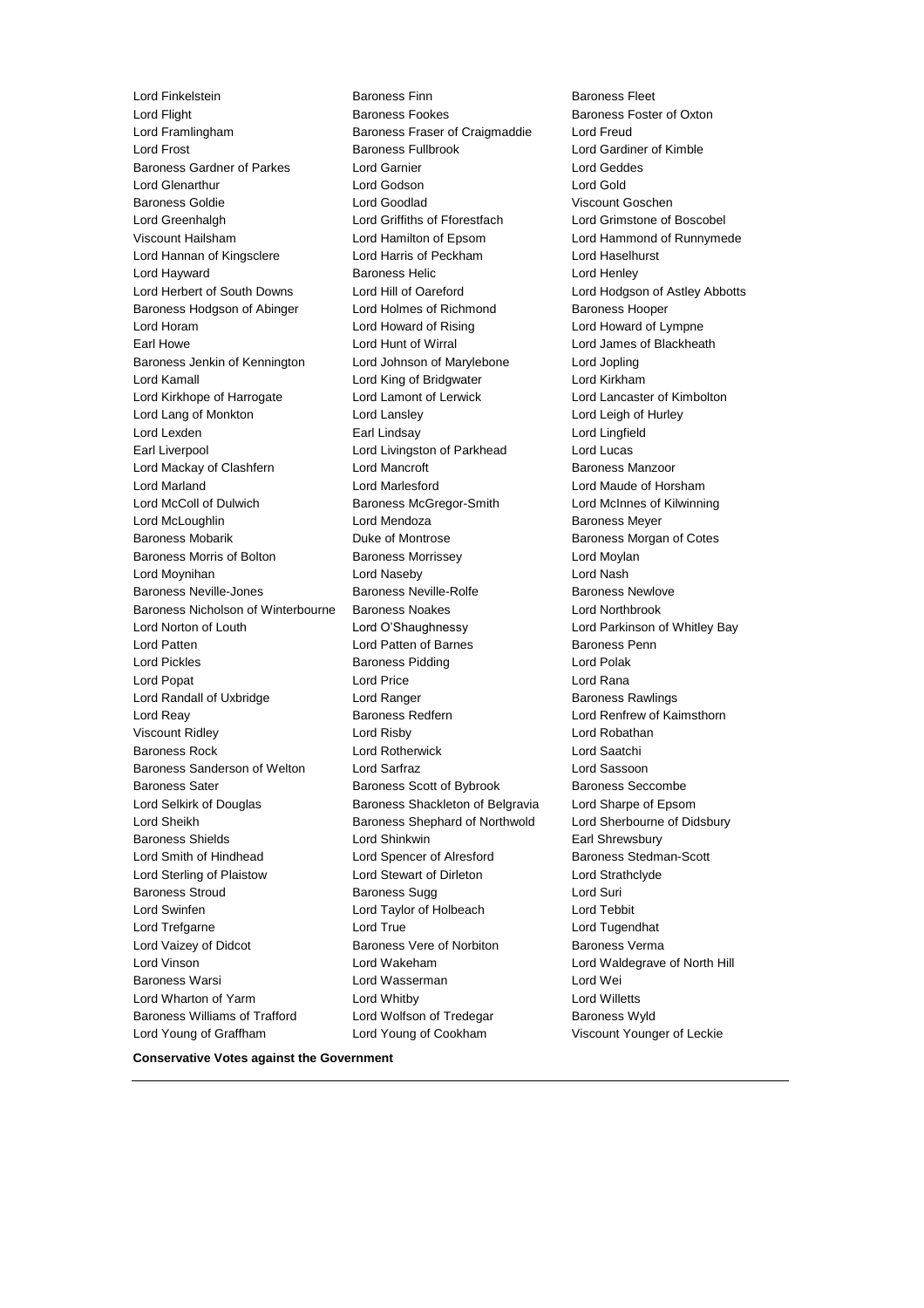### **Labour Votes with the Government**

## **Labour Votes against the Government**

Baroness Amos Lord Anderson of Swansea Baroness Armstrong of Hill Top Lord Bach **Lord Bassam of Brighton** Baroness Billingham Baroness Blower **Lord Blunkett** Lord Boateng Lord Boateng Lord Bradley Lord Bragg Lord Brooke of Alverthorpe Lord Browne of Ladyton Baroness Bryan of Partick Lord Campbell-Savours Lord Carter of Coles Baroness Chakrabarti Viscount Chandos Baroness Chapman of Darlington Lord Clark of Windermere Baroness Clark of Kilwinning Baroness Cohen of Pimlico **Lord Collins of Highbury** Baroness Corston Baroness Crawley **Lord Cunningham of Felling** Lord Davidson of Glen Clova Lord Davies of Stamford Lord Davies of Brixton Lord Davies of Oldham Baroness Donaghy **Baroness** Drake Lord Donoughue **Baroness** Drake Lord Dubs Lord Eatwell Lord Elder Lord Falconer of Thoroton Lord Faulkner of Worcester Lord Filkin Lord Foulkes of Cumnock Baroness Gale Lord Giddens Lord Glasman **Baroness Golding** Baroness Goudie Lord Grantchester Lord Griffiths of Burry Port Lord Grocott Lord Hain Viscount Hanworth Lord Harris of Haringey Lord Haskel Lord Haughey Lord Haworth Baroness Hayman of Ullock Baroness Hayter of Kentish Town Baroness Healy of Primrose Hill Lord Hendy Baroness Henig Baroness Hilton of Eggardon Lord Hollick Lord Howarth of Newport Lord Hoyle Lord Hunt of Kings Heath Lord Hutton of Furness **Baroness Jay of Paddington** Baroness Jones of Whitchurch Lord Jones Lord Jordan Lord Kennedy of Southwark Baroness Kennedy of The Shaws Lord Khan of Burnley Lord Knight of Weymouth Baroness Lawrence of Clarendon Lord Leitch Lord Lennie Lord Levy Baroness Liddell of Coatdyke Lord Liddle Lord Lipsey Baroness Lister of Burtersett Lord MacKenzie of Culkein Baroness Mallalieu Lord Mandelson Baroness Massey of Darwen Lord Maxton Lord McAvoy Lord McConnell of Glenscorrodale Baroness McDonagh Baroness McIntosh of Hudnall Lord McKenzie of Luton Lord McNicol of West Kilbride Lord Mendelsohn Lord Mitchell Lord Monks Baroness Morris of Yardley Lord Murphy of Torfaen **Baroness Nye** Baroness Osamor Baroness Pitkeathley Lord Ponsonby of Shulbrede Lord Prescott Baroness Primarolo Baroness Prosser Lord Puttnam Baroness Quin **Baroness Cuin** Lord Radice **Baroness Ramsay of Cartvale** Baroness Rebuck Lord Rooker Lord Rosser Lord Rowlands Baroness Royall of Blaisdon Lord Sawyer Baroness Sherlock Lord Sikka Viscount Simon Baroness Smith of Basildon Baroness Smith of Gilmorehill Lord Snape Lord Soley Lord Stevenson of Balmacara Baroness Taylor of Bolton **Baroness Thornton Lord Touhig Lord Triesman Lord Triesman** Lord Tunnicliffe Lord Turnberg Baroness Warwick of Undercliffe Lord Watson of Invergowrie Lord Watts Baroness Wheeler Baroness Whitaker **Lord Whitty Lord Whitty Baroness Wilcox of Newport** Lord Wills Lord Winston Lord Wood of Anfield Lord Woodley Lord Young of Norwood Green Baroness Young of Old Scone

Lord Allen of Kensington Lord Alli

**Liberal Democrat Votes with the Government**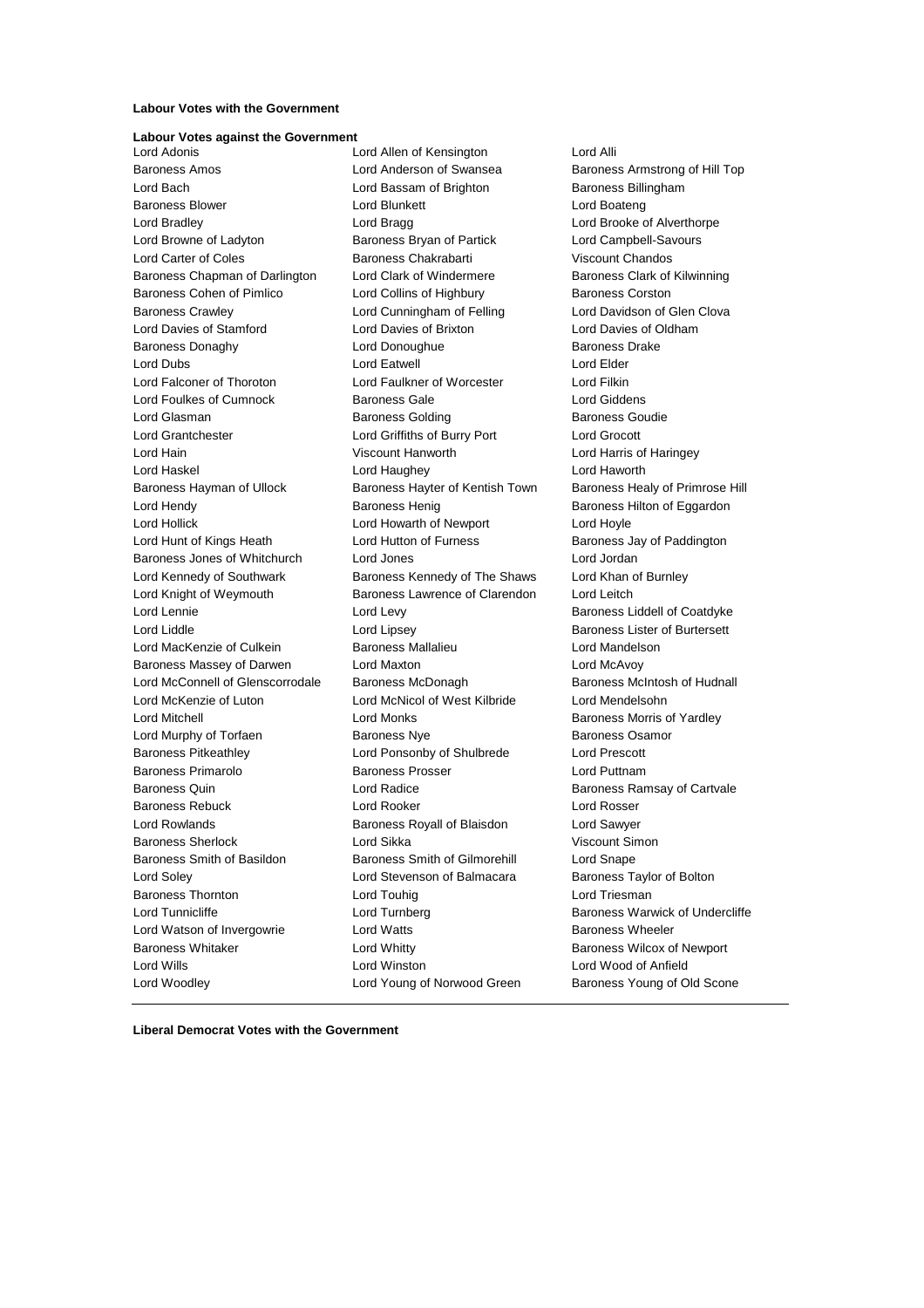## **Liberal Democrat Votes against the Government**

Lord Addington Lord Alderdice Lord Allan of Hallam Baroness Bakewell of Hardington Mandeville Baroness Benjamin **Baroness Bonham-Carter of Yarnbury** Baroness Bowles of Berkhamsted<br>Lord Bradshaw **Baroness Brinton** Lord Bruce of Bennachie Lord Wrigglesworth

Baroness Barker **Lord Beith** 

Lord Bradshaw Baroness Brinton Lord Bruce of Bennachie Lord Burnett **Baroness Burt of Solihull** Lord Campbell of Pittenweem Lord Clement-Jones **Lord Dholakia Lord Dholakia** Baroness Doocey Baroness Featherstone Lord Foster of Bath Lord Fox Baroness Garden of Frognal Lord German Lord Goddard of Stockport Lord Greaves Baroness Grender Baroness Hamwee Baroness Harris of Richmond Baroness Humphreys Cord Hussain Baroness Hussein-Ece **Baroness Janke** Baroness Janke **Baroness Jolly** Lord Jones of Cheltenham Baroness Kramer Lord Lee of Trafford Baroness Ludford Lord Marks of Henley-on-Thames Lord McNally Baroness Miller of Chilthorne Domer Lord Newby **Baroness Northover** Baroness Northover Lord Oates Lord Paddick Lord Palmer of Childs Hill Baroness Parminter Baroness Pinnock Lord Purvis of Tweed Baroness Randerson Lord Razzall Lord Redesdale Lord Scriven **Lord Sharkey Communist Communist Communist Communist Communist Communist Communist Communist Communist Communist Communist Communist Communist Communist Communist Communist Communist Communist Communist Com** Lord Shipley Baroness Smith of Newnham Lord Stephen Lord Stoneham of Droxford Lord Storey Lord Strasburger Lord Stunell **Baroness Suttie Lord Taverne** Lord Taylor of Goss Moor **Lord Teverson** Baroness Thomas of Winchester Lord Thomas of Gresford **Baroness Thornhill** Viscount Thurso Lord Tope **Baroness Tyler of Enfield** Lord Tyler Lord Wallace of Saltaire **Baroness Walmsley Lord Willis of Knaresborough** Cord Willis of Knaresborough

Lord Rennard Lord Roberts of Llandudno Baroness Scott of Needham Market

### **Crossbench Votes with the Government**

Lord Berkeley of Knighton Lord Botham Lord Cameron of Dillington Lord Walker of Aldringham Viscount Waverley Lord Wilson of Dinton

## **Crossbench Votes against the Government**

- 
- Lord Carrington Lord Curry of Kirkharle Lord Dannatt Baroness Deech Lord Field of Birkenhead Lord Hogan-Howe Baroness Hogg **Lord Houghton of Richmond** Lord Kilclooney Lord Powell of Bayswater Lord Richards of Herstmonceux Duke of Somerset

Lord Anderson of Ipswich Lord Best Baroness Boothroyd Baroness Boycott Lord Broers Baroness Bull Lord Butler of Brockwell Baroness Campbell of Surbiton Lord Carlile of Berriew Baroness Cavendish Little Venice Lord Chartres Earl Clancarty Baroness Clark of Calton Viscount Colville of Culross Earl Cork and Orrery Earl Courtenay of Devon Lord Craig of Radley Viscount Craigavon **Lord Cromwell** Lord Cromwell **Baroness D'Souza** Earl Erroll Lord Evans of Weardale Baroness Falkner of Margravine Baroness Finlay of Llandaff Lord Freyberg Contract Lord Geidt Lord Grabiner Lord Green of Deddington Lord Greenway Baroness Hallett **Lord Hannay of Chiswick** Lord Harries of Pentregarth Baroness Hayman **Baroness Hollins** Baroness Hollins **Lord Hope of Craighead** Lord Janvrin Lord Judge Lord Kakkar Lord Kerr of Kinlochard Baroness Kidron Lord Laming Baroness Lane-Fox of Soho Lord Lisvane Lord Loomba Lord Macpherson of Earl's Court Lord Mair **Baroness Masham of Ilton** Lord Mawson **Baroness Meacher Baroness Meacher** Baroness Morgan of Drefelin

Viscount Brookeborough Baroness Brown of Cambridge Lord Brown of Eaton-under-Heywood